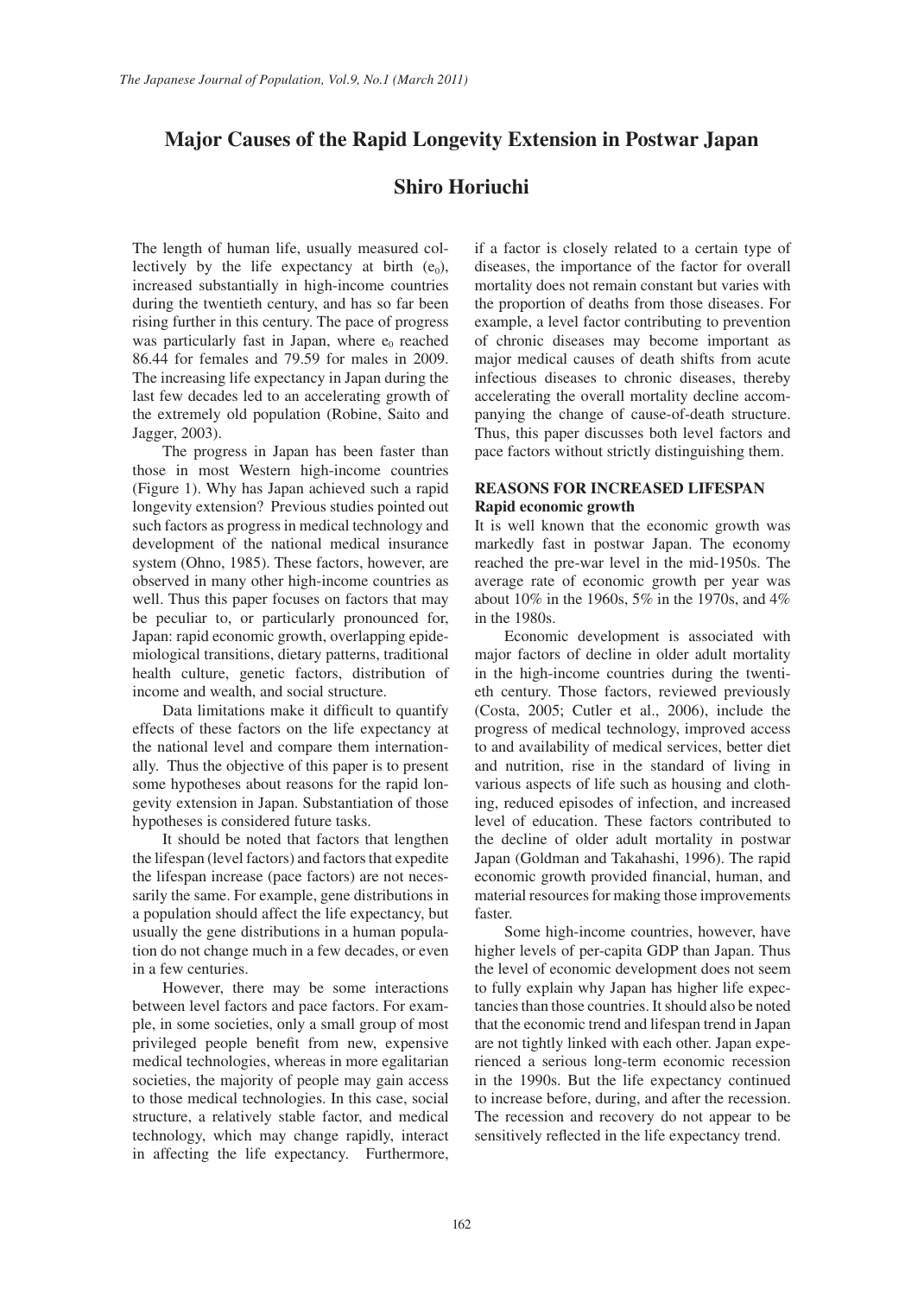### **Overlapping epidemiological transitions**

It is known that the longevity extension in highincome countries during the twentieth century proceeded through two distinct stages (reviewed in Horiuchi, 1999). The progress in the first half of the century was mainly due to reduction in mortality from infectious and parasitic diseases, as well as maternal, perinatal, and nutritional disorders. Then, in the second half of the century, a substantial decline in mortality from degenerative diseases, particularly from cardiovascular diseases, started.

Although the reduction in mortality from infectious and parasitic diseases is still proceeding, the dominant periods of these two transitions can be distinguished fairly clearly for many Western countries. For example, the United States had even a period of relatively slow progress between the two transitions (Crimmins, 1981). The shift from the first to second stage in Sweden is estimated to have occurred around 1955-1960 (Horiuchi and Wilmoth, 1998). However, both of the transitions proceeded rapidly and simultaneously in Japan during the third quarter of the twentieth century (Horiuchi and Wilmoth, 1998). Thus, the fast increase in life expectancy in the period is partly attributable to this heavy overlapping of two transitions.

#### **Dietary patterns**

The Japanese diet is characterized by more consumption of vegetables, fish, and soybean products and less intake of calorie and animal fat than the Western diet (Kromhout et al., 1989; Willett, 1994). This might have been a health disadvantage when under-nutrition was a serious health problem, but should be a health advantage in contemporary societies in which the metabolic syndrome has become a major health threat. Previous studies suggest that this diet pattern helps to reduce the risk of cardiovascular diseases (Shimazu et al., 2007) and metabolic syndrome (Sakata, 1995) in Japan.

# **Traditional health culture**

Japanese people in the pre-industrial Tokugawa Era (1603-1868) were fairly concerned about health and exercised a relatively high level of personal hygiene. They practiced various regimens that were believed to promote good health (Fukuda, 1994). Regular bathing was widespread, and a fairly healthful system of water supply and sewage was developed (Hanley, 1997). A book entitled Yojokun (Maxims of Regimen) by Kaibara (2009, originally 1713), comprising many recommendations for health promotion over a wide range of activities such as diet, exercise, sleep, breathing, stress management and sexual intercourse, was widely read and followed.

The high levels of health concern and personal hygiene in preindustrial Japan seem to be rooted partly in the historical influence of Chinese medicine (Powell and Kanesaki, 1990), and partly in the traditional virtue of cleanliness (Ohnuki-Tierney, 1984), to which strong importance is attached in the indigenous religion of Shintoism (Underwood, 2007). High levels of health concern lead people to healthy life styles and make them sensitive to early signs of diseases. Thus effects of health concern on mortality should be strong in circumstances in which risks of major diseases are closely linked to life style factors and detection of chronic diseases in early stages makes considerable differences in treating them.

## **Genetic factors**

It has been found that the frequency of Apolipoprotein e4 allele, which is strongly associated with the risk of ischemic heart disease and Alzheimer's disease, is substantially low among Japanese (Eto et al. 2008). Thus, there is a possibility that some genetic factors might be involved in the rapid longevity extension in Japan. Some genes may have strong effects on the risk of chronic diseases at old ages, to which an increasing proportion of all deaths are attributed. Therefore, although the gene pool in the Japanese population probably has remained almost unchanged during the last few decades, the importance of some genes for life expectancy might have arisen. More research is needed on relationships of genetic factors to international mortality differences, about which little is known.

#### **Distribution of income and wealth**

Previous studies have shown that greater inequality in income and wealth is associated with higher mortality at the national and regional levels (Wilkinson, 1996; reviewed in Wilkinson and Pickette, 2006)<sup>1</sup>. Although dispersion (inequality) and location (level) can be considered as different aspects, the very poor may increase the mortality level of the population considerably more than the very rich decreases it, making the aggregate mortality higher in societies with less egalitarian income/wealth distributions.

Inequality in the income distribution in Japan during the 1970s and 1980s was lower than that in many other high-income countries (Bauer and Mason, 1992; Buss et al., 1989; Wolf, 1996)<sup>2</sup>, which likely contributed to the long lifespan in Japan (Marmot and Smith, 1989). However, the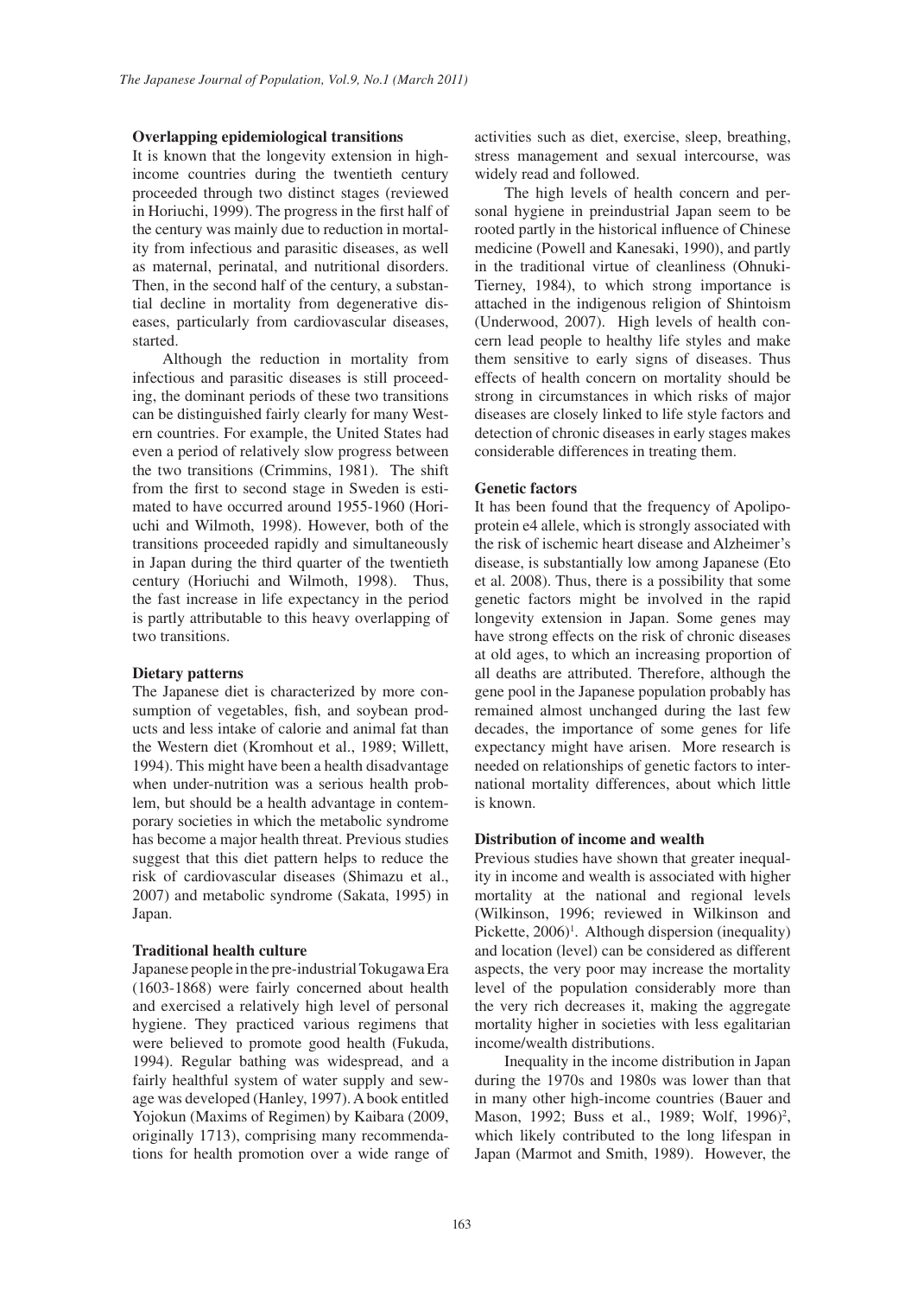level of income inequality in Japan has been rising noticeably during the last few decades (Ohtake, 2008), which does not seem to be fully compatible with the continuation of rapid longevity extension in the period.

### **SOCIAL STRUCTURE**

# **Psychosocial aspects of socio-economic health differentials**

Socio-economic inequality is a crucial factor for understanding health differentials within and among countries. Obviously, more resources mean more chances to use them for enhancing health and preventing and treating diseases. However, some previous studies also suggest that this is not simply an issue of resource distribution, but social structure and population health may be linked through some psychosocial pathways. Marmot (2004) argues that in less egalitarian societies, people have lower degree of cooperation and trust as well as less control over their lives, which have deleterious effects on their health.

Wilkinson (1996) also claims that underprivileged people in less egalitarian societies tend to have more "social stress, poor social networks, low self-esteem, high rates of depression, anxiety, insecurity, the loss of control", all of which could undermine their health. Kawachi and Kennedy (1999) maintain that in societies with more inegalitarian income distribution, less investment is made in human capitals such as education and public health, social fabrics more likely erode, and individuals have greater risks to experience frustration by comparing themselves with each other in terms of socio-economic success. These tendencies have adverse impacts on population health.

## **Socio-economic differentials in mortality and health in Japan**

Both Marmot and Wilkinson attribute the rapid increase of life expectancy in Japan to the high level of social cohesion, which is reflected in the low crime rates. In relation to this conjecture, we need to examine if socio-economic mortality differences are smaller in Japan than in Western countries.

However, this question is difficult to investigate, because previous studies on socio-economic mortality differentials in Japan (reviewed in Fukuda and Imai, 2007) are limited in both quantity and data type. The differentials have been studied mainly by analyzing relationships between socio-economic indicators and mortality measures at the prefectural and municipal levels (Fukuda et al., 2004a, 2004b; Fukuda, Nakamura and Takano, 2007; Suzuki, 2003). Results of these aggregatelevel analyses, however, need to be interpreted with caution because of the risk of ecological fallacy.

Occupational differences in mortality have also been analyzed using information on occupation in death certificates and censuses (Kagamimori et al., 1998; Ogino, 1967). The results show higher mortality for manual than non-manual workers, which is consistent with the patterns observed in other countries. However, occupation in the death certificate is the current occupation of the decedent, not reflecting the socio-economic status of many retired persons and homemakers.

The most desirable type of data for studying SES mortality differentials is longitudinal surveys or mortality follow-ups combined with cross-sectional base-line surveys. In either case, the sample size must be large, because deaths are rare events in modern, high-income societies. To my knowledge, there is only one study on SES mortality differentials in Japan using this type of data (Liang et al., 2002), although a nationwide longitudinal survey on the elderly is currently in progress<sup>3</sup> and mortality data from the survey are expected to be analyzed soon.

An additional problem is that even if more data on socio-economic mortality differentials in Japan become available, international comparison should be made cautiously because data from countries that have substantially different distributions of SES characteristics may not be straightforwardly comparable. For example, only a small group of selected elite receive education above the high school level in some countries, whereas nearly 50% of people go to college in others. It is questionable whether mortality differences between college graduates and non-graduates are really comparable between these two types of countries.

Previous studies suggest that the association between socio-economic status and mortality in Japan is, overall, in the expected direction. However, a few unusual patterns are also observed. First, the association between SES and mortality at the aggregate level seems relatively weak. In fact, no obvious association was found in a municipal level study (Nakaya and Dorling, 2004). A well-known anomalous case is Okinawa, which is socio-economically the least developed prefecture but kept the highest rank in life expectancy for many years (Cockerham, Hattori and Yamori, 2000; Goldman and Takahashi, 1996).

Second, the association is weaker, or even reversed, for females. Suzuki (2003) has shown that the pattern of association between socio-economic indicators and  $e_0$  at the prefectural level is notably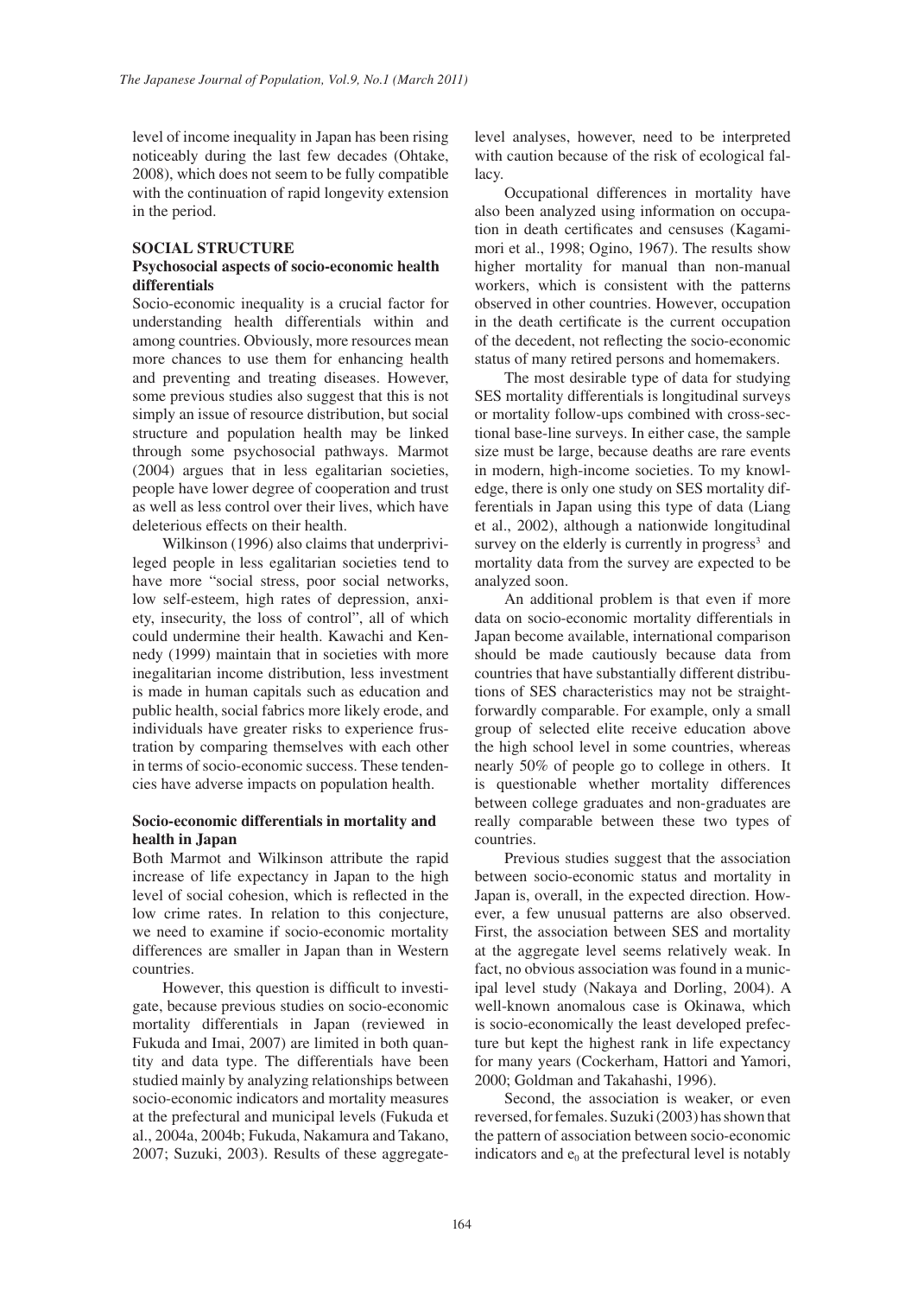different between males and females. In particular, the life expectancy of Japanese women exhibits an anomalous covariate profile, including a negative correlation (-0.302) with per capita income in the prefecture (Suzuki, 2003). The association is less clear for females than for males at the municipal level as well, and again, higher income is related to higher female mortality (Fukuda et al., 2004b). This may be due to the tendency for women in lower-income rural areas to have healthier life styles (Fukuda, Nakamura and Takano, 2005).

Third, some unexpected results were obtained for the elderly. Although diminishing effects at old ages have been observed for various risk factors (Forette, 1999), the expected pattern is reversed among older persons in Japan: higher income is associated with higher old-age mortality at the municipal level (Nakaya and Dorling, 2004). In addition, data from a 5-round panel survey in 1987-1999 indicate an age-related cross-over of educational effect on mortality: education and mortality are negatively associated among those in the 60s of age, fairly independent of each other in the 70s, and positively associated for those aged 80 and above (Liang et al., 2002).

More research results are available on SES differentials in health and risk factors than those in mortality. Many of those studies are based on data for company employees and civil servants in Japan, often compared with their British and Finnish counterparts (Chandra et al., 2004; Ishizaki et al., 2000; Ishizaki et al., 2001; Lallukka et al., 2008; Martikainen et al., 2001; Martikainen et al., 2004; Morikawa et al., 2004; Sekine et al., 2006a; Sekine et al., 2006b; Sekine et al., 2006c). Here again, Japanese patterns, though in the expected direction overall, are often difficult to interpret: the socioeconomic gradient in ill health is less systematic for males in Japan than in England and Finland, and small and inconsistent for females in Japan (Martikainen et al., 2004); higher positions are associated with higher BMI, waist-to-hip ratio, and lower HDL cholesterol among company employees in Japan, though the associations were in the expected direction for civil servants in England (Martikainen et al., 2001); there are no significant differences by employment grade in physical and mental functioning or sleep quality for female civil servants in Japan (Sekine et al., 2006a; Sekine et al., 2006b); the grade difference in sickness absence rate is smaller for Japanese factory workers than British civil servants (Morikawa et al., 2004).

Risk factors of being overweight for old persons aged 70 and over are compared between Japan and the U.S., with nationally representative surveys (the 1999-2001 Nihon University Japanese Longitudinal Study of Aging and the U.S. Longitudinal Study of Aging II). Education is statistically significantly associated with the risk of being overweight among American mean and women, but not among Japanese men and women (Reynolds et al., 2008).

In summary, previous studies seems to indicate that whereas the overall relationship of SES to mortality and health in Japan is in the expected direction, the association appears to be weak, inconsistent, and often anomalous. Thus SES differentials in mortality and health may actually be smaller in Japan than in Western countries, though existing evidence is far from conclusive.

# **Communicative equality and cultural equality**

In order to understand dynamics of social stratification, not only political equality (distribution of political power and political rights) and economic equality (distribution of income and wealth) but also two other concepts of equality seem useful: communicative equality, which is the extent to which persons at different locations in the social hierarchy communicate and interact with each other; and cultural equality, which is the extent to which persons at different locations in the social hierarchy have similar values, attitudes and interests.

The Japanese society is characterized by high degrees of communicative equality and cultural equality4 . In a well-known social-anthropological study of the Japanese society, Nakane (1967, 1970) distinguished "vertical" and "horizontal" societies. In a horizontal society, communications and interactions occur mostly among persons who are at the same level or comparable levels in the social hierarchy. In a vertical society, individuals at significantly different levels actively communicate and interact with each other. Communications and interactions across different sectors are frequent and active in a horizontal society but limited in a vertical society. Two Asian societies, Japan (vertical) and the caste system of India (horizontal), are located toward the both ends of the spectrum, placing Western societies between them. Nakane also claims that the verticality of the Japanese society is based on the high level of homogeneity (corresponding to "cultural equality" in this paper)<sup>5</sup>. The origin of communicative equality and cultural equality in Japan is beyond the scope of this paper, but a possible root may be the farming in rice paddies, the primary economic activity in the past two millenniums, which requires closer collaboration of many village residents than many other types of agriculture.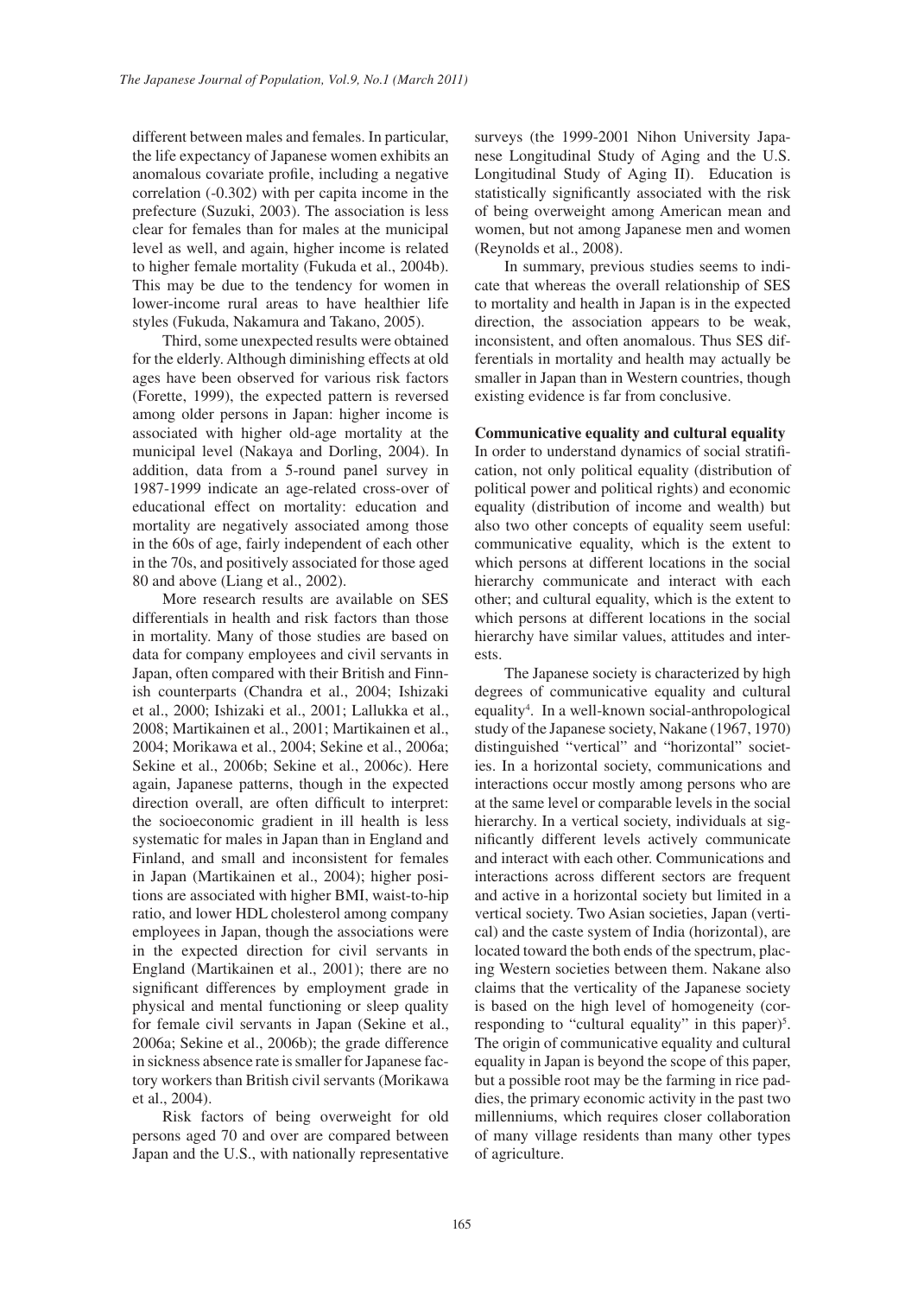The communicative equality and cultural equality make Japanese people feel close to each other and strongly group-oriented (Reischauer, 1977; Vogel, 1979). This leads to the tendency for them to give priorities to human relations and role expectations within the particular groups to which they belong, rather than some general philosophical, ethical or religious principles (Benedict, 1946; Doi, 1973).

The strong group-orientation is reflected in some survey results. NHK Broadcasting Culture Research Institute (2004, 2009) conducted eight rounds of periodical cross-sectional survey on attitudes and perceptions of Japanese men and women aged 16 and over in five-year intervals between 1973 and 2008<sup>6</sup>. In each round, respondents were asked to select the first and second most important criteria for evaluating job desirability out of the following ten: income, prestige, administrative status and power, independence at work, use of professional skills and knowledge, job security, comfortable collaboration with coworkers, length of work time, low health risk, and contribution to the society. In the last four rounds (1993-2008), the highest proportion (about 20 percent in each round) of respondents selected "comfortable collaboration with coworkers" as the most desirable job characteristic, overtaking "low health risk", which was the top choice in the first four rounds (1973-1988). The highest proportion (about 40 percent) selected "comfortable collaboration with coworkers" as the first or second most important in the latest six rounds (1983-2008). Another question was about the desirable type of (hypothetical) job partner. Consistently through the eight rounds, a large majority of respondents (about 70% in each round) stated that cordial relationship with the partner is more important than professional ability of the partner.

The Institute of Statistical Mathematics conducted 12 rounds of periodical cross-sectional survey on values and views of Japanese men and women aged  $20$  and over<sup>7</sup> in five-year intervals between 1953 and 2008<sup>8</sup>, as well as similar surveys in nine other populations (Japanese Brazilians, Japanese Americans in Hawaii, non-Japanese Americans in Hawaii, Americans on the West Coast, the British, the Dutch, the French, Germans, and Italians) between 1987 and 1993 for international comparison (Hayashi, 2001; Hayashi and Kuroda, 1997). One of the questions asked in all of those surveys is: Would you prefer to work under a boss (A) who always follows the work rules and never demands any unreasonable work, but never looks after you in matters not connected with your work, or  $(B)$  who sometimes demands

extra work in spite of work rules against it, but looks after you in matters not connected with your work. The vast majority of Japanese (in the range of 77 to 89 percent throughout the 12 rounds) prefer B and a small proportion of them (9 to 18 percent) prefer  $A^9$ . In the other nine populations, the proportion of those who prefer the paternalistic supervisor ranged from 48 to 78 percent, and the proportion of those who prefer the rational, business-like supervisor ranged from 17 to 45 percent, suggesting that Japanese people (in Japan) prefer personally intimate relationships at work places more strongly than any of the other study populations.

# **Positive affect and attitude among the low-SES Japanese**

The strong group orientation seems conducive to the psychological well-being of Japanese people with low socio-economic status. It gives them deep feelings of belongingness to organizations and communities, keeping them from feeling alienated in the society. Because interpersonal relationships, loyalty to the group, and conformity to group norms are highly valued (relative to individual abilities and achievements), lowstatus members can feel that they also have important roles and are satisfactorily meeting the role expectations. The feeling gives them relatively high self-esteem (in spite of their low ranks and salaries), and helps them to have positive perceptions, emotions and attitudes about their lives<sup>10</sup>. This might be more difficult in societies in which individual socioeconomic success is more highly valued than in Japan.

Positive affect and positive attitude contribute to health in at least two ways. First, persons with constructive attitudes toward their lives tend to be concerned about their health, adopt healthy life styles, and make effective use of medical services. Second, an increasing number of studies suggest that positive affect and positive thinking may have positive impacts on health through some physiological (particularly, psycho-neuro-immune and psycho-neuro-endocrine) pathways (Levy et al., 2002; Steptoe, Wardle and Marmot, 2005).

The group orientation has been strong in the Japanese society, and was not necessarily intensified during the postwar period. Thus, it may not seem to be a major driving force of the fast longevity extension. However, this factor possibly amplified health effects of new medical technology and rising standard of living by rapidly spreading benefits of those progresses over the entire society including the underprivileged groups $11$ .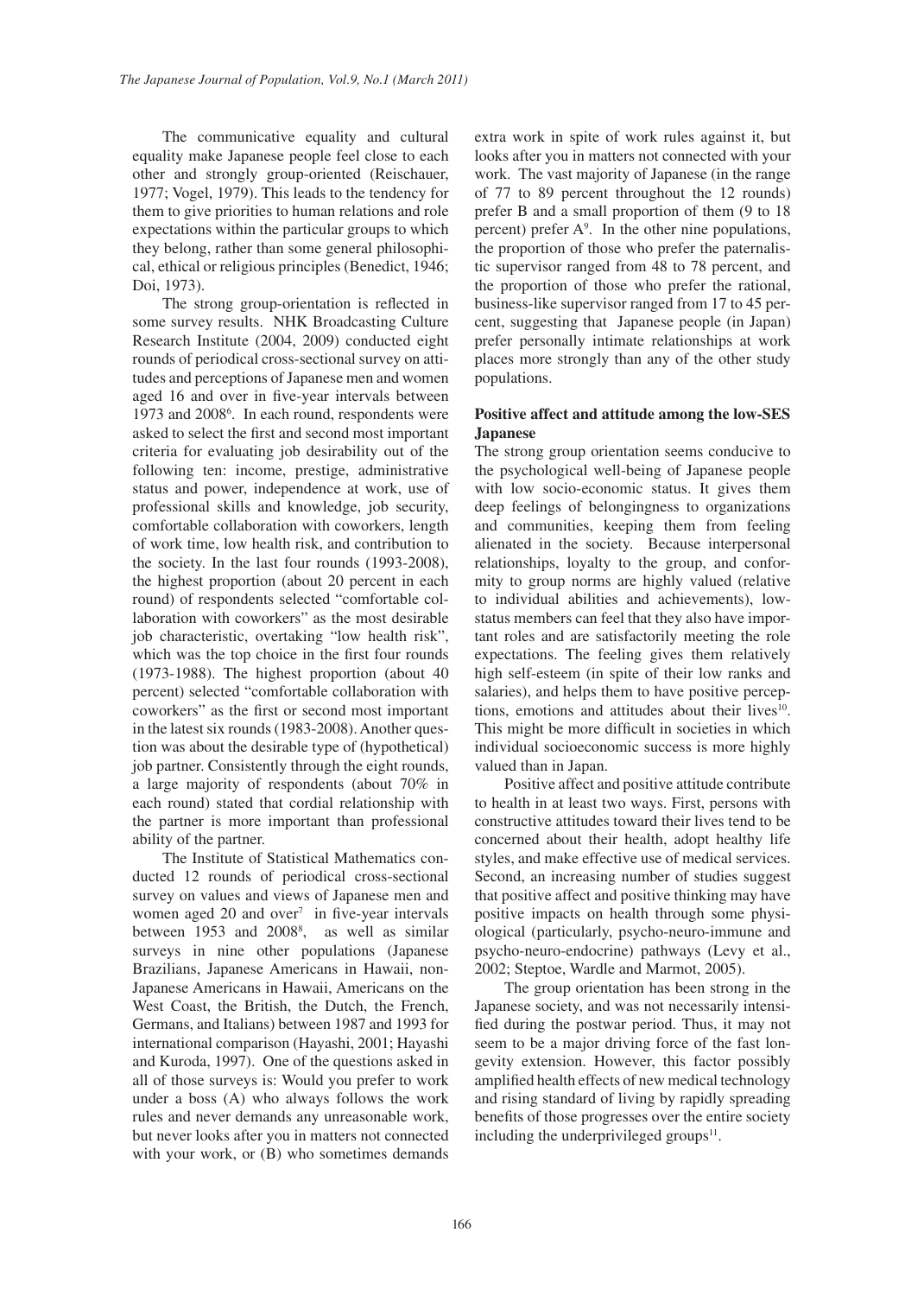#### **CONCLUSION**

This paper discussed several possible reasons for the rapid longevity extension in postwar Japan. Emphasis was placed on the positive effect of the social structure on health, particularly among persons with low socioeconomic status. Although this effect is deeply rooted in the culture of Japan, it seems to have a general implication for countries with different cultural backgrounds: in developing and executing economic, social, and health policies and programs for underprivileged members of the society, not only financial and legal aspects but psychosocial aspects should also be taken into consideration. In order for those people to live long, healthy lives, it is crucial to have positive perceptions and constructive attitudes about their lives.

#### **ACKNOWLEDGMENT**

This research was supported by Grant R01-AG11552 (P.I. John R. Wilmoth) from the National Institute on Aging. I am grateful to Ryuichi Kaneko and Futoshi Ishii for their valuable help in literature search for Japanese publications.

#### **References**

- Bauer, J. and A. Mason. 1992. The distribution of income and wealth in Japan. *Review of Income and Wealth* 38(4):403-428.
- Befu, H. 2001. Hegemony of Homogeneity: An Anthropological Analysis of *Nihonjinron*. Melbourne: Trans Pacific Press.
- Benedict, R. 1946. The Chrysanthemum and the Sword: Patterns of Japanese Culture. Boston: Houghton Mifflin.

# **Figure 1 Trends in life expectancy, 1950-2007, for six G8 countries and regions\*: Canada (thin dashed), England and Wales (thin dotted), France (thin solid), West Germany (thick dashed), Italy (thick dotted), and Japan (thick solid).**



Note: Included in the figure are only G8 countries and regions in which  $e_0$  continued to rise relatively fast for both females and males. Thus the figure does not include two G8 countries: Russia, where  $e_0$  declined notably in some periods, and the USA, where the increase in  $e_0$  for females has been slow since around 1980. Source: Human Mortality Database (www.mortality.org), downloaded on 1/23/2011.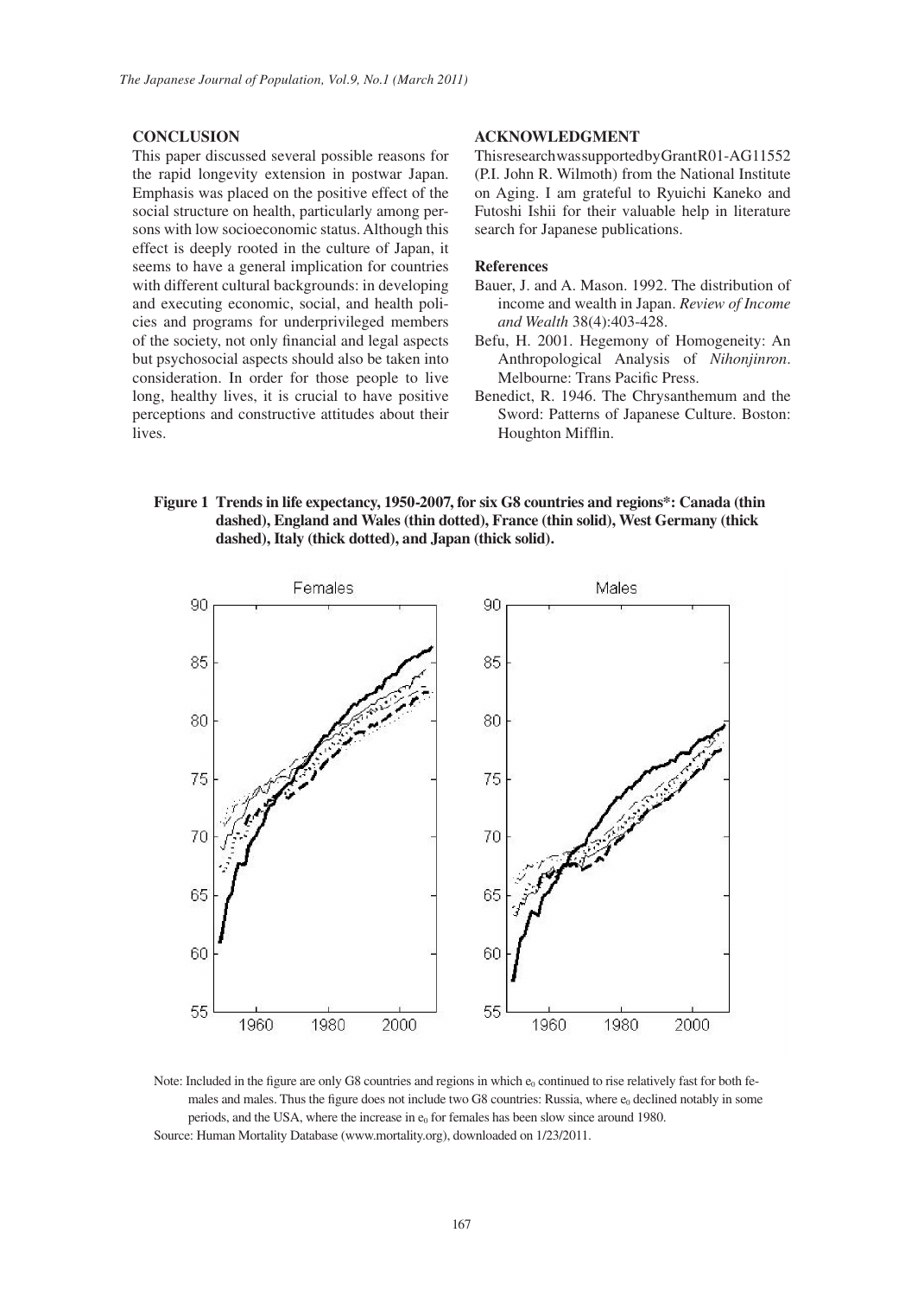- Buss, J.A., G.P. Peterson, and K.A. Nantz. 1989. A Comparison of Distributive Justice in OECD Countries. *Review of Social Economy* 47(1):1- 14.
- Chandola T, Martikainen P, Bartley M, Lahelma E, Marmot M, Michikazu S, Nasermoaddeli A, Kagamimori S. 2004. Does conflict between home and work explain the effect of multiple roles on mental health? A comparative study of Finland, Japan, and the UK. *International Journal of Epidemiology* 33(4):884-93.
- Cockham, W.C., H. Hattori and Y. Yamori. 2000. The social gradient in life expectancy: the contrary case of Okinawa in Japan. *Social Science & Medicine* 51(1):115-122.
- Costa, D.L. 2005. Causes of improving health and longevity at older ages: a review of the explanations. *Genus* 61(1):21-28.
- Crimmins, E.M. 1981. The changing pattern of American mortality decline, 1940-77, and its implications for the future. *Population and Development Review* 7(2):229-254.
- Cutler D., A. Deaton, and A. Lleras-Muney. 2006. The determinants of mortality. J*ournal of Economic Perspectives* 20(3):97-120.
- Doi, T. 1973. (Translated by J. Bester) *The Anatomy of Dependence*. Tokyo: Kodansha International.
- Eto, M., K. Watanabe, and K. Ishii. 2008. A racial difference in apolipoprotein E allele frequencies between the Japanese and Caucasian populations. *Clinical Genetics* 30:422-427.
- Fukuda, M. 1994. Public health in modern Japan: from regimen to hygiene. In *History of Public Health and the Modern State*, D. Porter, ed. Amsterdam: Rodopi.
- Fukuda, Y., and H. Imai. 2007. Review of research on social inequalities in health in Japan. *Journal of the National Institute of Public Health*  56(2):56-62. (In Japanese)
- Fukuda, Y., K. Nakamura, and T. Takano. 2004a. Municipal socioeconomic status and mortality in Japan: sex and age differences, and trends in 1973-1998. Social *Science & Medicine*  59(12):2435-2445.
- Fukuda, Y., K. Nakamura, and T. Takano. 2004b. Wide range of socioeconomic factors associated with mortality amonc cities in Japan. *Health Promotion International* 19(2):177- 187.
- Fukuda, Y., K. Nakamura, and T. Takano. 2007. Higher mortality in areas of lower socioeconomic position measured by a single index of deprivation in Japan. *Public Health* 121(3):163-173.
- Goldman, N., and S. Takahashi. 1996. Old-age

mortality in Japan: demographic and epidemiological perspectives. In *Health and Mortality among Elderly Populations*, G. Caselli and A.D. Lopez, eds. New York: Oxford University Press.

- Hanley, S.B. 1997. *Everyday Things in Premodern Japan: The Hidden Legacy of Material Culture*. Berkeley: University of California Press.
- Hayashi, C. 2001. *A Study on the National Character of the Japanese*. Tokyo: Nanso-sha Publishing.
- Hayashi, C. and Y. Kuroda. 1997. *Japanese Culture in Comparative Perspective*. Westport, Connecticut: Praeger Publishers.
- Horiuchi, S. 1999. Epidemiological transitions in human history. In: *Health and Mortality: Issues of Global Concern*. New York: United Nations, pp. 54-71.
- Horiuchi, S. and J.R. Wilmoth. 1989. Deceleration in the age pattern of mortality at older ages. *Demography* 35(4):391-412.
- *Human Mortality Database*. University of California, Berkeley (USA), and Max Planck Institute for Demographic Research (Germany). Available at www.mortality.org or www.humanmortality.de (data downloaded on 01/23/2011).
- Ishizaki M, Martikainen P, Nakagawa H, Marmot M. 2000. The relationship between employment grade and plasma fibrinogen level among Japanese male employees. YKKJ Research Group. *Atherosclerosis* 151(2):415-21.
- Ishizaki M, Martikainen P, Nakagawa H, Marmot M; Japan Work Stress and Health Cohort Study Group. 2001. Socioeconomic status, workplace characteristics and plasma fibrinogen level of Japanese male employees. *Scandinavian Journal of Work, Environment & Health* 27(4):287-91.
- Judge, K. 1995. Income distribution and life expectancy: a critical appraisal. *British Medical Journal* 311:1282-1285
- S Kagamimori, S., I. Matsubara, S. Sokejima, M. Sekine, T. Matsukura, H. Nakagawa, and Y. Naruse. 1998. The Comparative Study on Occupational Mortality, 1980 between Japan and Great Britain. *Industrial Health* 36 (3): 252-257.
- Kaibara, E. 2009 (originally published in 1713). *Yojokun*: Life Lessons from a Samurai. Tokyo: Kodansha International.
- Kawachi, I., and B.P. Kennedy. 1999. Income inequality and health: pathways and mechanisms. *Health Service Research* 34(1):215- 227.
- Kromhout, D.. Keys, A; Aravanis, C; Buzina, R; Fidanza, F; Giampaoli, S; Jansen, A; Menotti,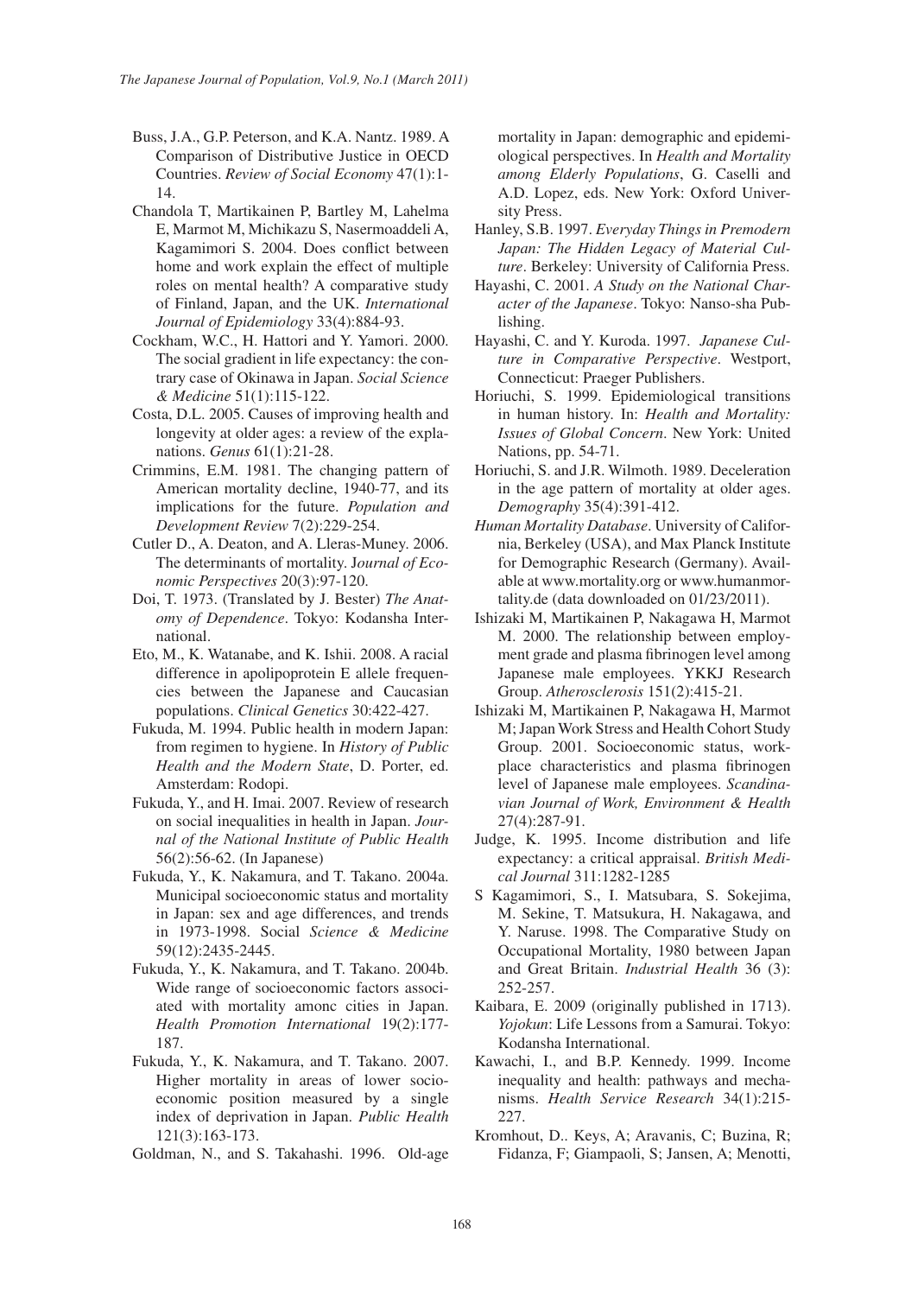*The Japanese Journal of Population, Vol.9, No.1 (March 2011)*

A; Nedeljkovic, S; Pekkarinen, M. 1989. Food consumption patterns in the 1960s in seven countries. *American Journal of Clinical Nutrition*. 49(5):889-894.

- Lallukka T, Lahelma E, Rahkonen O, Roos E, Laaksonen E, Martikainen P, Head J, Brunner E, Mosdol A, Marmot M, Sekine M, Nasermoaddeli A, Kagamimori S. 2008. Associations of job strain and working overtime with adverse health behaviors and obesity: evidence from the Whitehall II Study, Helsinki Health Study, and the Japanese Civil Servants Study. *Social Science & Medicine* 66(8):1681-98.
- Levy, B.R., M.D. Slade. S.R. Kunkel, and S.V. Kasl. 2002. Longevity increased by positive self-perceptions of aging. *Journal of Personality and Social Psychology* 83(2):261-270.
- Liang, J., J. Bennett, N. Krause, E. Kobayashi, H. Kim, J.W. Brown, H. Akiyama, H. Sugihara, and A. Jain. 2002. Old age mortality in Japan: does the socioeconomic gradient interact with gender and age? *Journal of Gerontology SOCIAL SCIENCES* 57b(5):S294-S307.
- Lynch, J., Smith GD, Hillemeier M, Shaw M, Raghunathan T, Kaplan G. 2001. Income inequality, the psychosocial environment, and health: comparisons of wealthy nations. *Lancet* 358:194-200.
- Mabuchi R. 1996. What is "social class" for Japanese?: an analysis of replies to the open-ended question. In *Studies of Social Equity: Theories, Verifications, and Applications*, K. Miyano, ed., (report on funded research, submitted to the Ministry of Education and Science). Tokyo: Chuo University. (In Japanese)
- Mabuchi R. 2002. Homogeneous Japanese? : A critical assessment with secondary analysis. *Sociological Theory and Methods* 17(1):3-22 (In Japanese).
- Marmot, M.G. 2004. *The Status Syndrome*. New York: Henry Hold and Company.
- Marmot, M.G., and G.D. Smith. 1989. Why are the Japanese living longer? *British Medical Journal* 299:1547-1551.
- Martikainen P, Ishizaki M, Marmot MG, Nakagawa H, Kagamimori S. 2001. Socioeconomic differences in behavioural and biological risk factors: a comparison of a Japanese and an English cohort of employed men. *International Journal of Epidemiology* 30(4):833-8.
- Martikainen P, Lahelma E, Marmot MG, Sekine M, Nishi N, Kagamimori S. 2004. A comparison of socioeconomic differences in physical functioning and perceived health among male and female employees in Britain, Finland and Japan. *Social Science & Medicine* 59(6):1287-

95

- Morikawa Y, Martikainen P, Head J, Marmot M, Ishizaki M, Nakagawa H. 2004. A comparison of socio-economic differences in long-term sickness absence in a Japanese cohort and a British cohort of employed men. European Journal of Public Health 14(4):413-6.
- Nakane, C. 1967. Personal Relations in a Vertical Society: a theory of homogeneous society. Tokyo: Kodansha. (In Japanese)
- Nakane, C. 1970. *Japanese Society*. Pelican.
- Nakaya, T., and D. Dorling. 2005. Geographical inequalities of mortality by income in two developed island countries: a cross-national comparison of Britain and Japan. *Social Science & Medicine* 60(12):2865-2875.
- NHK Broadcasting Culture Research Institute. 2004. *Attitude and Awareness of Japanese People Today: 6th Edition*. Tokyo: Japan Broadcast Publishing Co. (In Japanese)
- NHK Broadcasting Culture Research Institute. 2009. *Summary Results of the Eighth Survey on Attitude and Awareness of Japanese People Today*. Downloaded from http://www. nhk.or.jp/bunken/research/yoron/shakai/ shakai\_09021302.pdf on June 25, 2009. (In Japanese)
- NHK Special Reporter Team on the Working Poor. *The Working Poor: The Sickness Undermining Japan*. Tokyo: Poplar Publishing. (In Japanese)
- Ohno, Y. 1985. Health development in Japan: determinants, implications and perspectives. *World Health Statistics Quarterly* 38:176- 192.
- Ohnuki-Tierney, E. 1984. *Illness and culture in contemporary Japan*. Cambridge University Press.
- Ohtake, F. 2008. Inequality in Japan. *Asian Economic Policy Review* 3(1):87-109.
- Ogino, S. 1967. Regional and social differences in mortality. *Journal of Population Problems*  100:108-114. (In Japanese)
- Ostir, G.V., K.J. Ottenbacher, and K.S. Markides. 2004. Onset of frailty in older adults and the protective role of positive affect. *Psychology and Aging* 19(3):402-408.
- Powell, M., and M. Anesaki. 1990. Health Care in Japan. London: Routledge.
- Reischauer, E.O. 1977. *The Japanese*. Cambridge: Harvard University Press.
- Reynolds SL, Hagedorn A, Yeom J, Saito Y, Yokoyama E, Crimmins EM. 2008. A tale of two countries--the United States and Japan: are differences in health due to differences in overweight? *Journal of Epidemiology*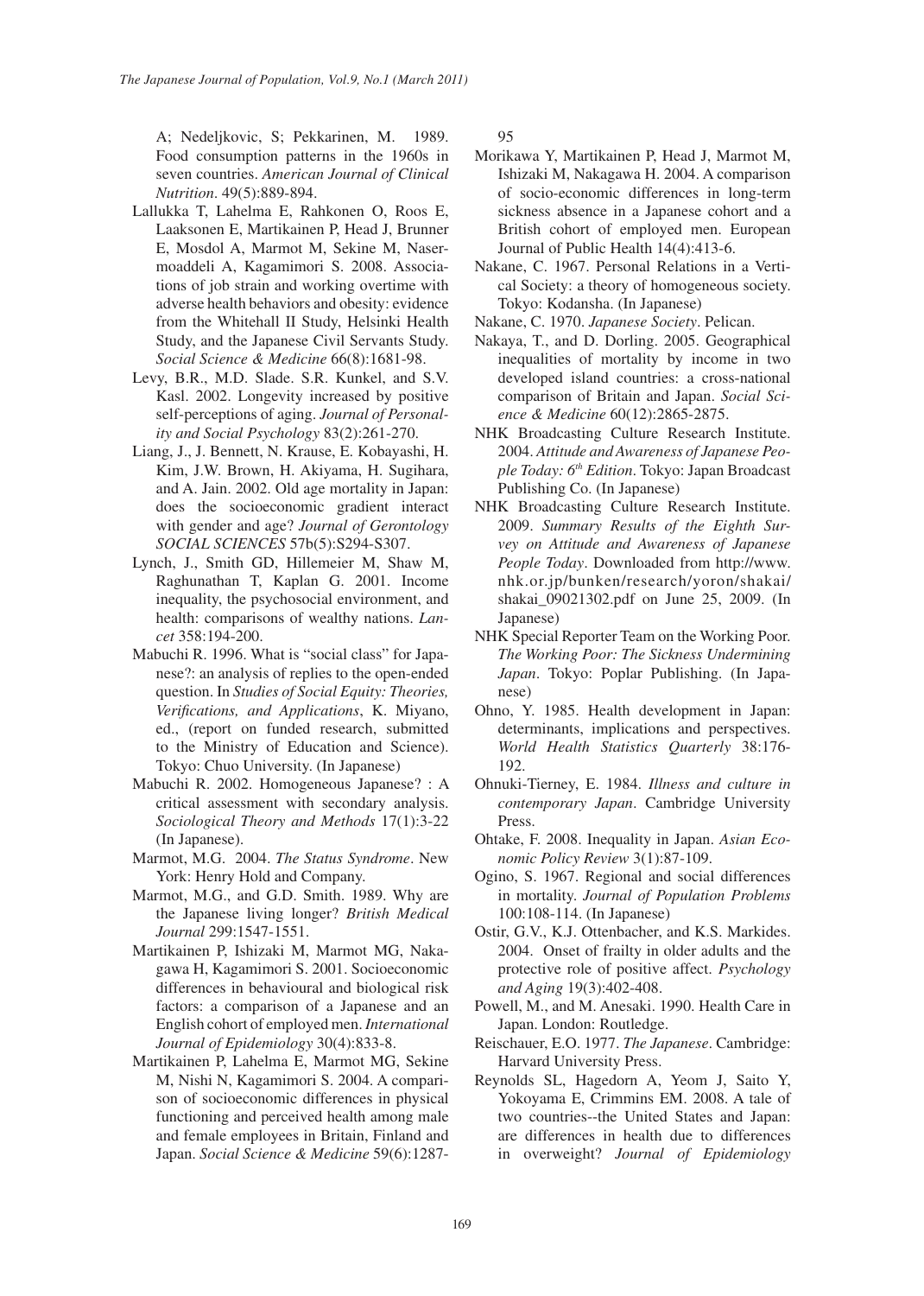18(6):280-90.

- Robine JM, Saito Y, Jagger C. 2003. The emergence of extremely old people: the case of Japan. *Experimental Gerontology* 2003 Jul;38(7):735-9.
- Sakata, T. 1995. A very-low-calorie conventional Japanese diet: its implication for prevention of obesity. *Obesity Research* 3(supple.2):233s-239s
- Sekine M, Chandola T, Martikainen P, Marmot M, Kagamimori S. 2006a. Socioeconomic inequalities in physical and mental functioning of Japanese civil servants: explanations from work and family characteristics. *Social Science & Medicine* 63(2):430-45.
- Sekine M, Chandola T, Martikainen P, Marmot M, Kagamimori S. 2006b. Work and family characteristics as determinants of socioeconomic and sex inequalities in sleep: The Japanese Civil Servants Study. *Sleep* 29(2):206-16.
- Sekine M, Chandola T, Martikainen P, McGeoghegan D, Marmot M, Kagamimori S. 2006. Explaining social inequalities in health by sleep: the Japanese civil servants study. *Journal of Public Health* 28(1):63-70.
- Shimizu, T., S. Kuriyama, A. Hozawa, K. Ohmori, Y. Sato, N. Nakaya, Y. Nishino, Y. Tsubono and I. Tsuji. 2007. Dietary patterns and cardiovascular disease mortality in Japan: a prospective cohort study. *International Journal of Epidemiology* 36:600-609.
- Sugimoto, Y. 2003. *An Introduction to Japanese Society: Second Edition*. Cambridge University Press.
- Steptoe, A., J. Wardle, M. Marmot. 2005. Positive affect and health-related neuroendocrine, cardiovascular, and inflammatory processes. *Proceedings of the National Academy of Sciences of the USA* 102(18):6508-6512.
- Suzuki, K. 2003. Social indicators and life table yb prefecture. *Journal of Health and Welfare Statistics* 51(5):30-35. (In Japanese)
- Tachibanaki, T. and T. Yagi. 1997. Distribution of economic well-being in Japan: towards a more unequal society. In *Changing Patterns in the Distribution of Economic Welfare*, P. Gottschalk, B. Gustafsson, and E.E. Palmer, eds. Cambridge University Press.
- Tsukada N, Saito Y. 2006. Factors that affect older Japanese people's reluctance to use home help care and adult day care services. *Journal of Cross-Cultural Gerontology* 21(3-4):121-37.
- Underwood, A.C. 2007 (originally published in 1934). *Shintoism: The Indigenous Religion of Japan*. Pomona Press.
- Vogel, E.F. 1979. *Japan As Number One: Lessons*

*for America*. Cambridge: Harvard University Press.

- Wilkinson, R.G. 1996. Unhealthy Societies: *The Afflictions of Inequality*. London: Routledge.
- Wilkinson, R.G., and K.E. Pickett. 2006. Income inequality and population health: a review and explanation of the evidence. *Social Science and Medicine* 62(7):1768-84.
- Willett, W.C. 1994. Diet and health: what should we eat? *Science* 264:532-537.
- Wolf, E.N. 1996. International comparisons of wealth inequality. *Review of Income and Wealth* 42(4):433-451.
- Yuasa, M. 2007. *Poverty Invasion*. Tokyo: Yamabuki Publishing. (In Japanese)

### **Notes**

- 1) Several different hypotheses have been advanced for explaining the aggregate-level association (Judge 1995; Lynch et al., 2001).
- 2) Tachibanaki and Yagi (1997) claim, however, that Gini index for Japan might have been significantly underestimated in those papers.
- 3) Nihon University Japanese Longitudinal Study of Aging (Reynolds et al., 2008; Tsukuda and Saito, 2006)
- 4) A previous study suggests that many Japanese people do not have a clear idea about which social class they belong to (Mabuchi, 1996).
- 5) The view that the Japanese society is homogeneous has been criticized as exaggerated or stereotypical (Befu, 2001; Sugimoto, 2003; Mabuchi, 2002). There seem to be significant cultural differences among regions, economic sectors, and generations in Japan. The focus here, however, is not on the overall homogeneity/heterogeneity, but the extent of social class differences in the patterns of thinking and behavior.
- 6) The number of respondents ranged from 3103 to 4243 in the eight rounds.
- 7) Aged 20-79 in the 2003 and 2008 surveys.
- 8) The number of respondents ranged from 1875 to 4594 in the 12 rounds.
- 9) The proportions did not show any clear time trend over the 55-year period.
- 10) The attitudinal survey cited previously, a vast majority of the respondents stated that overall, they were satisfied with their current lives. The proportion is very stable, 86 or 87 percent in the last six rounds (1983-2008), in spite of the economic rises and falls during the period (NHK Broadcasting Culture Research Institute, 2004, 2009).
- 11) It is not fully certain, however, if this factor will continue to be in effect. The recent